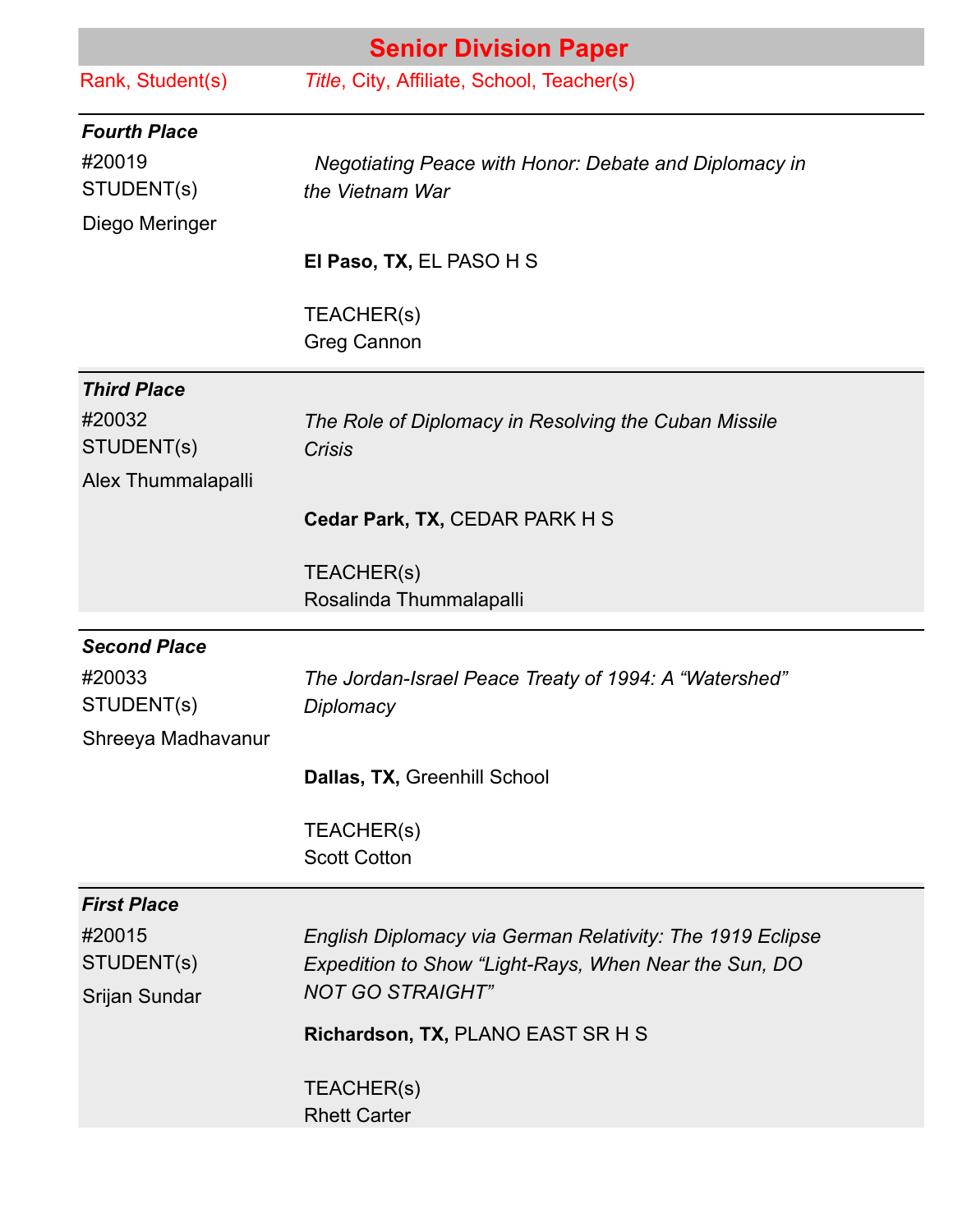|                                                                   | <b>Senior Division Individual Documentary</b>                                                            |
|-------------------------------------------------------------------|----------------------------------------------------------------------------------------------------------|
| Rank, Student(s)                                                  | Title, City, Affiliate, School, Teacher(s)                                                               |
| <b>Fourth Place</b><br>#21007<br>STUDENT(s)<br><b>Adam Kinder</b> | Facts, Evidence, and Best Intentions: The Debate Over<br>Diplomacy in the Iran-Contra Affair             |
|                                                                   | Baytown, TX, IMPACT EARLY COLLEGE H S                                                                    |
|                                                                   | TEACHER(s)<br>Ilija Milovanovic                                                                          |
| <b>Third Place</b>                                                |                                                                                                          |
| #21012<br>STUDENT(s)<br>Amitha Mandava                            | The Demise of the Superconducting Super Collider: Causes<br>and Consequences                             |
|                                                                   | Richardson, TX, PLANO EAST SR H S                                                                        |
|                                                                   | TEACHER(s)<br><b>Rhett Carter</b>                                                                        |
| <b>Third Place</b><br>#21003<br>STUDENT(s)<br>Siri Peddinti       | The Fair Labor Standards Act: Setting the Precedent for<br><b>Workers' Freedoms</b>                      |
|                                                                   | Richardson, TX, PLANO EAST SR H S                                                                        |
|                                                                   | TEACHER(s)<br><b>Rhett Carter</b>                                                                        |
| <b>Second Place</b>                                               |                                                                                                          |
| #21013<br>STUDENT(s)<br><b>Gabriel Brock</b>                      | This is Not Your War, Soul Brother: Muhammad Ali's Debate<br>Over Force Diplomacy During the Vietnam War |
|                                                                   | Baytown, TX, GOOSE CREEK MEMORIAL                                                                        |
|                                                                   | TEACHER(s)<br>Diztorsha Lavan                                                                            |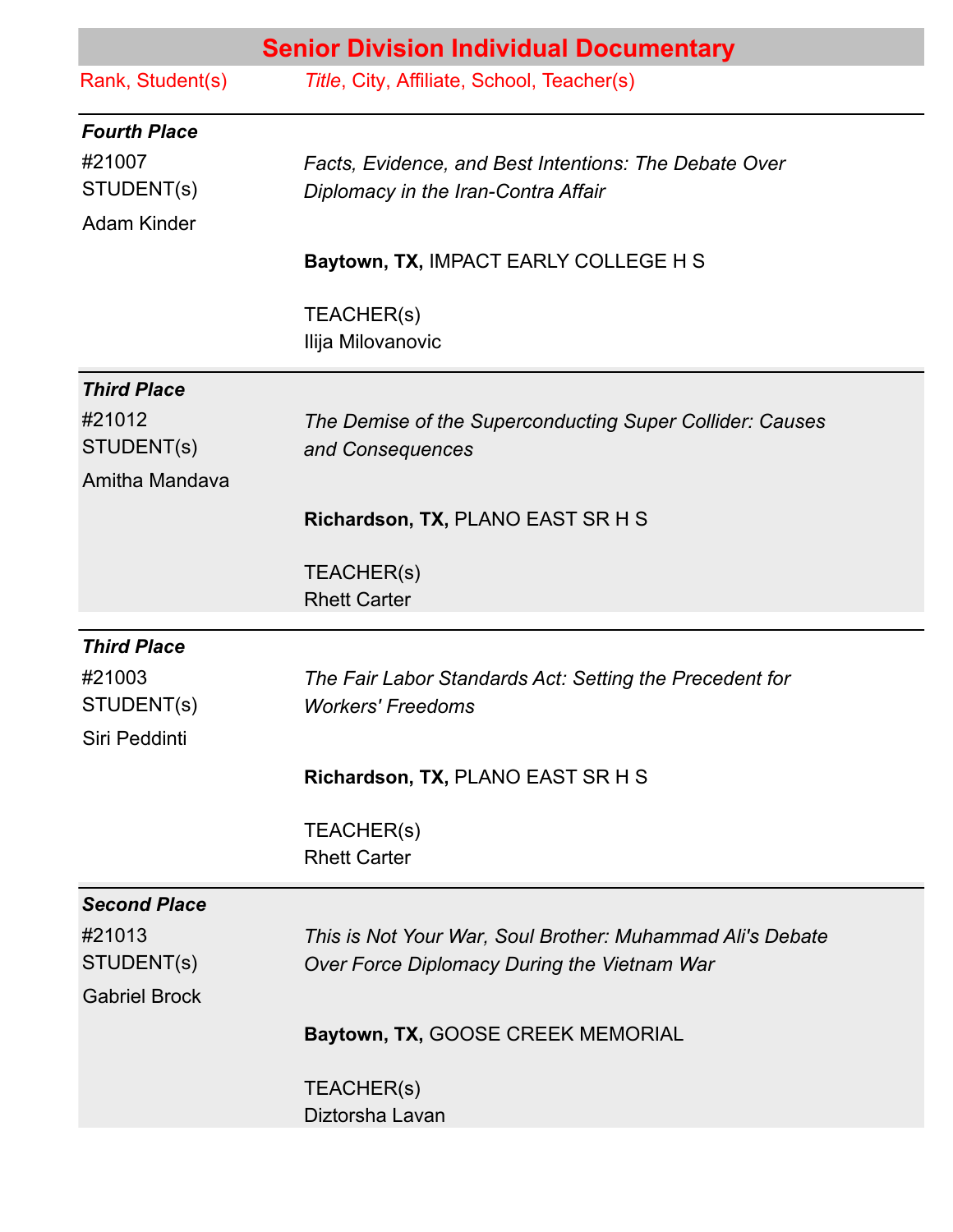| <b>Senior Division Individual Documentary</b> |                                                             |  |
|-----------------------------------------------|-------------------------------------------------------------|--|
| Rank, Student(s)                              | Title, City, Affiliate, School, Teacher(s)                  |  |
| <b>First Place</b>                            |                                                             |  |
| #21006                                        | <b>Communist in the Cornfields: Roswell Garst's Citizen</b> |  |
| STUDENT(s)                                    | Diplomacy                                                   |  |
| Maci Hill                                     |                                                             |  |
|                                               | Livingston, TX, LIVINGSTON H S                              |  |
|                                               | TEACHER(s)<br><b>Kristina Miller</b>                        |  |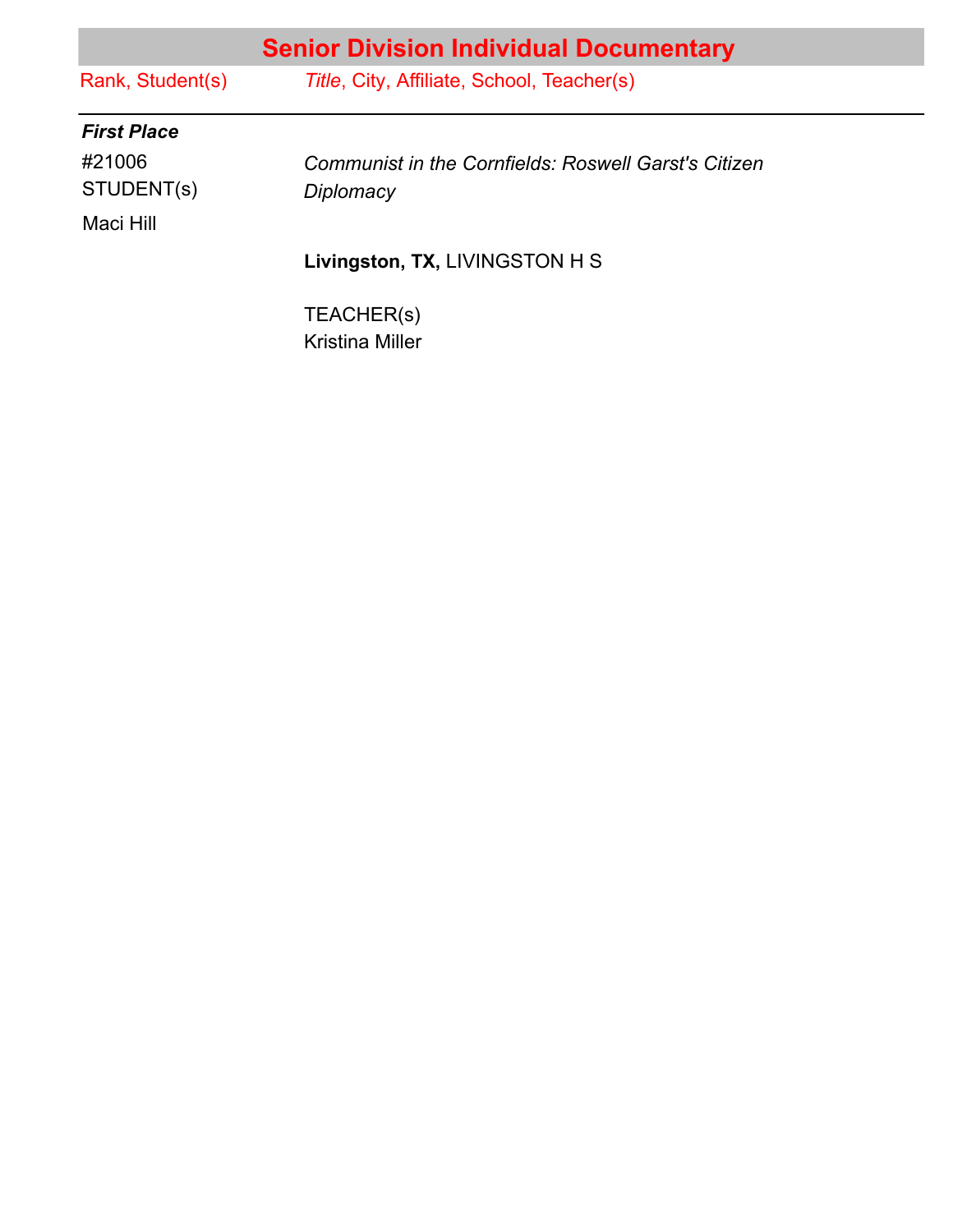| <b>Senior Division Group Documentary</b> |                                                                  |
|------------------------------------------|------------------------------------------------------------------|
| Rank, Student(s)                         | Title, City, Affiliate, School, Teacher(s)                       |
| <b>Fourth Place</b>                      |                                                                  |
| #22017                                   | A Dire Need For Economic Reform: The Consequences of             |
| STUDENT(s)                               | the Bretton Woods Agreement                                      |
| Arin Sood                                |                                                                  |
| <b>Puneet Singh</b>                      | Baytown, TX, GOOSE CREEK MEMORIAL                                |
| Swayam Gupta                             | TEACHER(s)<br>Cody Robertson, Diztorsha Lavan, Stephanie Schrull |
| Harsh Agrawal                            |                                                                  |
| <b>Third Place</b>                       |                                                                  |
| #22008                                   | The Trouble Of Easy Trade                                        |
| STUDENT(s)                               |                                                                  |
| Kaycie Krueger                           |                                                                  |
| Melenie Orozco                           | Alpine, TX, BIG BEND H S                                         |
| <b>Ethan Ramirez</b>                     | TEACHER(s)<br><b>Adam Daley</b>                                  |
|                                          |                                                                  |
| <b>Brooke Jenks</b>                      |                                                                  |
| <b>Chase Willard</b>                     |                                                                  |
| <b>Second Place</b>                      |                                                                  |
| #22002                                   | The Multiplex of Mental Health: The Various Debates and          |
| STUDENT(s)                               | Diplomatic Reforms in Regards to Mental Health                   |
| Elizabeth Lin                            |                                                                  |
| Daisy Richardson                         | New Caney, TX, NEW CANEY H S                                     |
| Emma LeBlanc                             | TEACHER(s)<br><b>Megan Souchek</b>                               |
| Joanna Alvarez                           |                                                                  |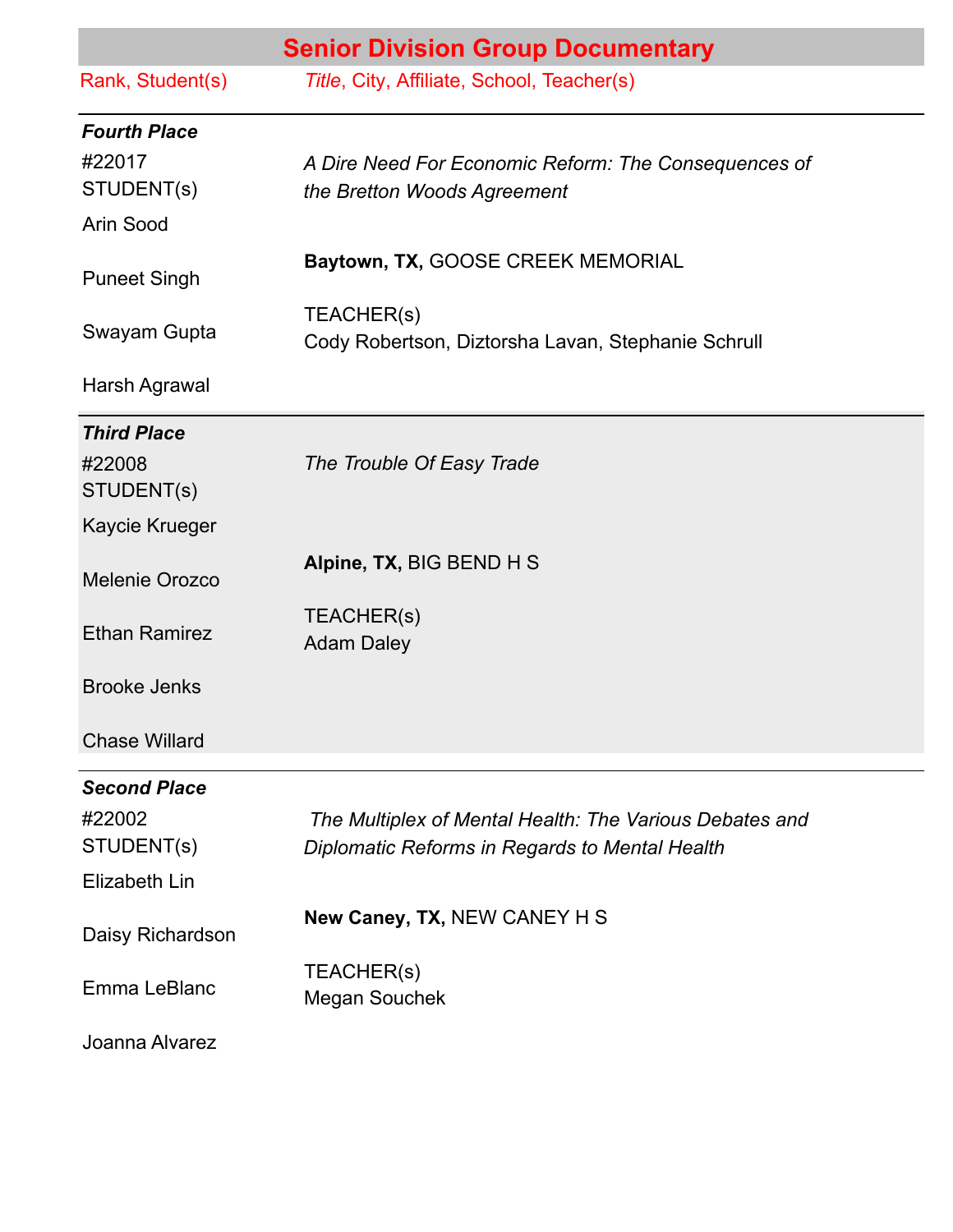| <b>Senior Division Group Documentary</b> |                                                        |  |
|------------------------------------------|--------------------------------------------------------|--|
| Rank, Student(s)                         | Title, City, Affiliate, School, Teacher(s)             |  |
| <b>First Place</b>                       |                                                        |  |
| #22011                                   | The Small Ball That Moved the Big World: How a Game of |  |
| STUDENT(s)                               | Ping Pong Forever Changed U.S.-China Relations         |  |
| Vinod Venkataraman                       |                                                        |  |
| Vivek Venkataraman                       | Plano, TX, JASPER H S                                  |  |
| <b>Rohith Chadalawada</b>                | TEACHER(s)<br>Qinghua Ge                               |  |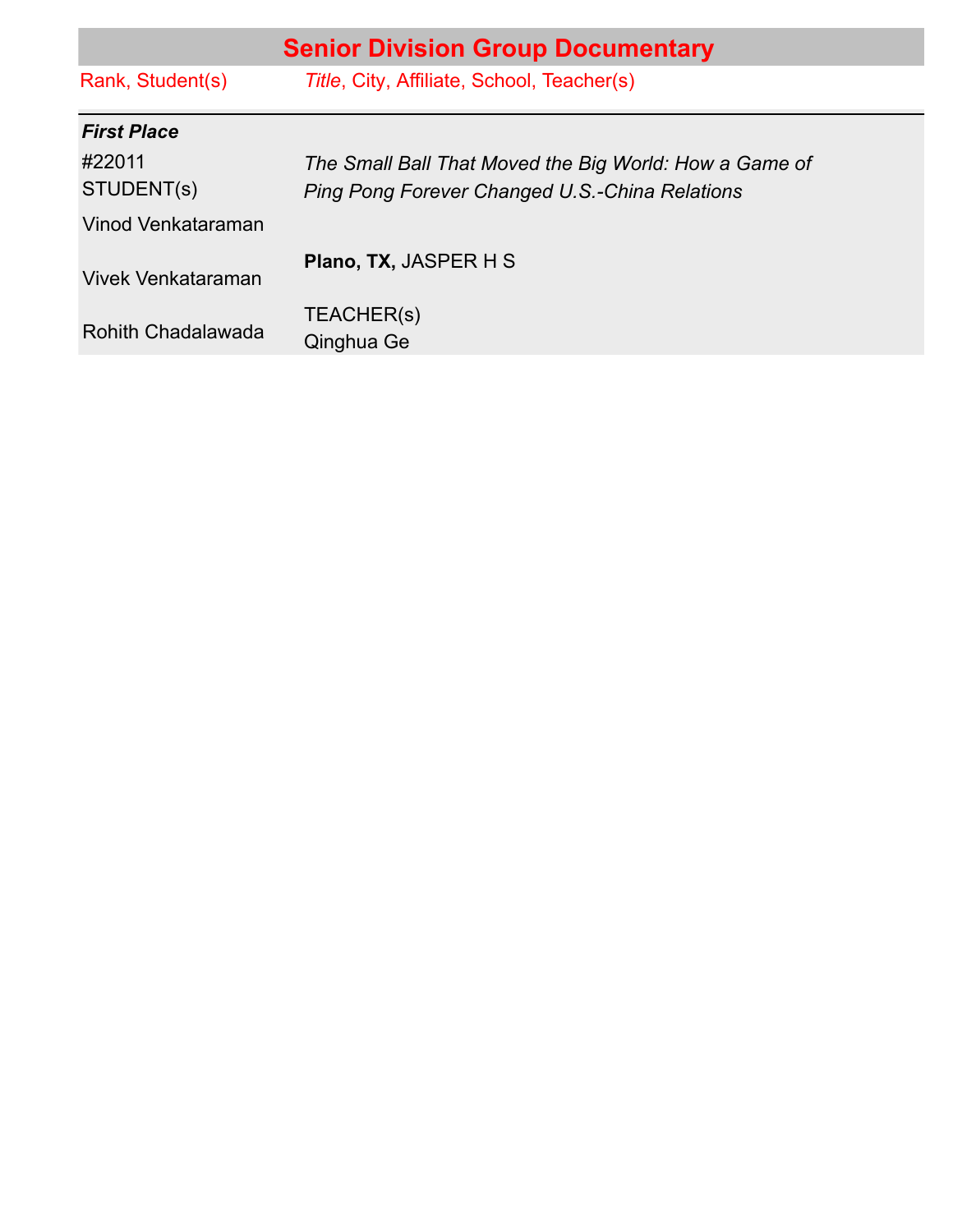|                                                                   | <b>Senior Division Individual Performance</b>                                                              |
|-------------------------------------------------------------------|------------------------------------------------------------------------------------------------------------|
| Rank, Student(s)                                                  | Title, City, Affiliate, School, Teacher(s)                                                                 |
| <b>Fourth Place</b><br>#23002<br>STUDENT(s)<br>Calista Wilkinson  | "Breaking Through Bars" - Elizabeth Packard and the 19th<br>Century Debate on Women's and Patient's Rights |
|                                                                   | San Antonio, TX, Saint Mary's Hall                                                                         |
|                                                                   | TEACHER(s)<br><b>Adrian Viccellio</b>                                                                      |
| <b>Third Place</b><br>#23012<br>STUDENT(s)<br><b>Emma Montiel</b> | <b>Fighting Fire With Jazz</b>                                                                             |
|                                                                   | Houston, TX, Carver Magnet High School                                                                     |
|                                                                   | TEACHER(s)<br>Mary Wright, Todd Gonion                                                                     |
| <b>Second Place</b><br>#23010<br>STUDENT(s)<br><b>Tori White</b>  | Marsha P Johnson: In the Fight for Life                                                                    |
|                                                                   | Humble, TX, Nimitz High School                                                                             |
|                                                                   | TEACHER(s)<br>Ian Harvatine                                                                                |
| <b>First Place</b><br>#23006<br>STUDENT(s)<br>Madhalasa Iyer      | Pleading for my People: The Truth Behind Debate and<br>Diplomacy                                           |
|                                                                   | Plano, TX, PLANO SR H S                                                                                    |
|                                                                   | TEACHER(s)<br><b>Jason Barton</b>                                                                          |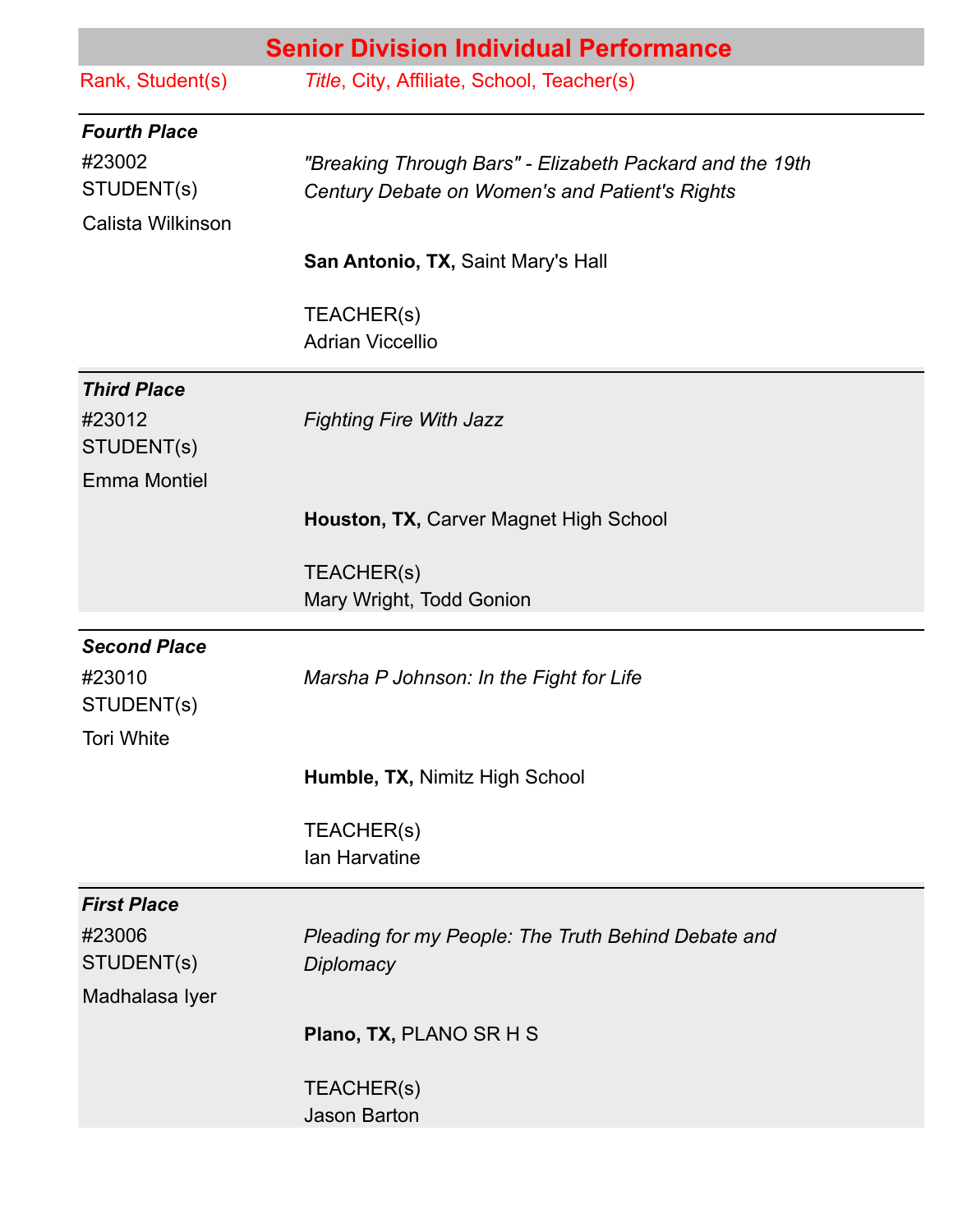| <b>Senior Division Group Performance</b>                   |                                                                                                                 |
|------------------------------------------------------------|-----------------------------------------------------------------------------------------------------------------|
| Rank, Student(s)                                           | Title, City, Affiliate, School, Teacher(s)                                                                      |
| <b>Fourth Place</b><br>#24008<br>STUDENT(s)<br>Krupa Rathi | A Communist Guide to Success: Elizabeth Gurley Flynn                                                            |
| Ruhi Nanji                                                 | Sugarland, TX, WILLIAM B TRAVIS H S                                                                             |
| Mahima Nagaraj                                             | TEACHER(s)<br>David Householder                                                                                 |
| <b>Third Place</b>                                         |                                                                                                                 |
| #24002<br>STUDENT(s)                                       | Clash of Cultures, How diplomatic relations between<br>Comanches and Texans failed to prevent the Council House |
| <b>Madeline West</b>                                       | fight of 1840 and forever changed the Native American                                                           |
| Alysa Garcia                                               | Landscape of Texas<br><b>Marathon, TX,</b> MARATHON INDEPENDENT SCHOOL DIST                                     |
| <b>Marissa Guerrero</b>                                    | TEACHER(s)<br><b>John Newton</b>                                                                                |
| <b>Second Place</b>                                        |                                                                                                                 |
| #24004<br>STUDENT(s)<br>Varun Sridhar                      | <b>Operation Ortsac: The Operation that Propelled Backdoor</b><br>Diplomacy                                     |
| Dhruv Manoj                                                | Plano, TX, PLANO EAST SR H S                                                                                    |
|                                                            | TEACHER(s)<br><b>Rhett Carter</b>                                                                               |
| <b>First Place</b><br>#24007<br>STUDENT(s)                 | <b>Womens' Suffrage</b>                                                                                         |
| Victoria Magana                                            |                                                                                                                 |
| <b>Estrella Marquez</b>                                    | Brownsville, TX, VETERANS MEMORIAL EARLY<br><b>COLLEGE H S</b>                                                  |
| Valeria Peña                                               | TEACHER(s)<br>Alberto Guerrero, Guillermo Muller                                                                |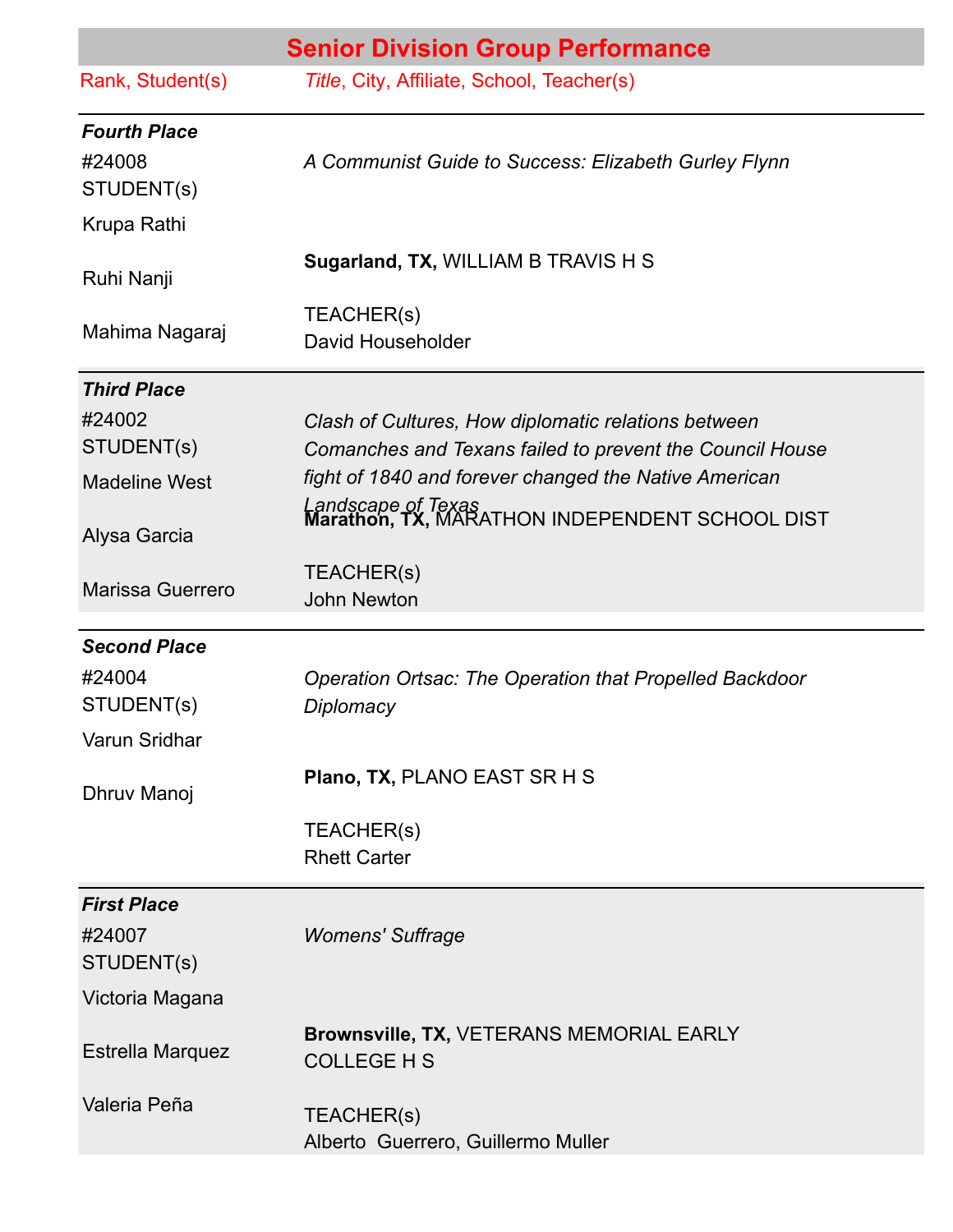|                                                                      | <b>Senior Division Individual Exhibit</b>                                        |
|----------------------------------------------------------------------|----------------------------------------------------------------------------------|
| Rank, Student(s)                                                     | Title, City, Affiliate, School, Teacher(s)                                       |
| <b>Fourth Place</b><br>#25023<br>STUDENT(s)<br><b>Hatfield Cason</b> | Diplomacy: Failure for the IRA, Success for the UK and<br>Ireland                |
|                                                                      | Alpine, TX, ALPINE H S                                                           |
|                                                                      | TEACHER(s)<br><b>Renee Parson</b>                                                |
| <b>Third Place</b><br>#25021<br>STUDENT(s)<br><b>Molly Richey</b>    | <b>Politics or Profit: The Sinking of the Sultana</b>                            |
|                                                                      | <b>Omaha, TX, PEWITT H S</b>                                                     |
|                                                                      | TEACHER(s)<br><b>Kristie Jones</b>                                               |
| <b>Second Place</b><br>#25014<br>STUDENT(s)<br>Kenzie Scanlon        | The Irish Troubles: The Long Debate Over Ireland's Identity                      |
|                                                                      | New Caney, TX, NEW CANEY H S                                                     |
|                                                                      | TEACHER(s)<br><b>Megan Souchek</b>                                               |
| <b>First Place</b><br>#25004<br>STUDENT(s)<br>Liceth Meza            | Debate and Diplomacy: Perspectives on the Annexation of<br>the Republic of Texas |
|                                                                      | Bryan, TX, BRYAN COLLEGIATE H S                                                  |
|                                                                      | TEACHER(s)<br>Lisa Mouton                                                        |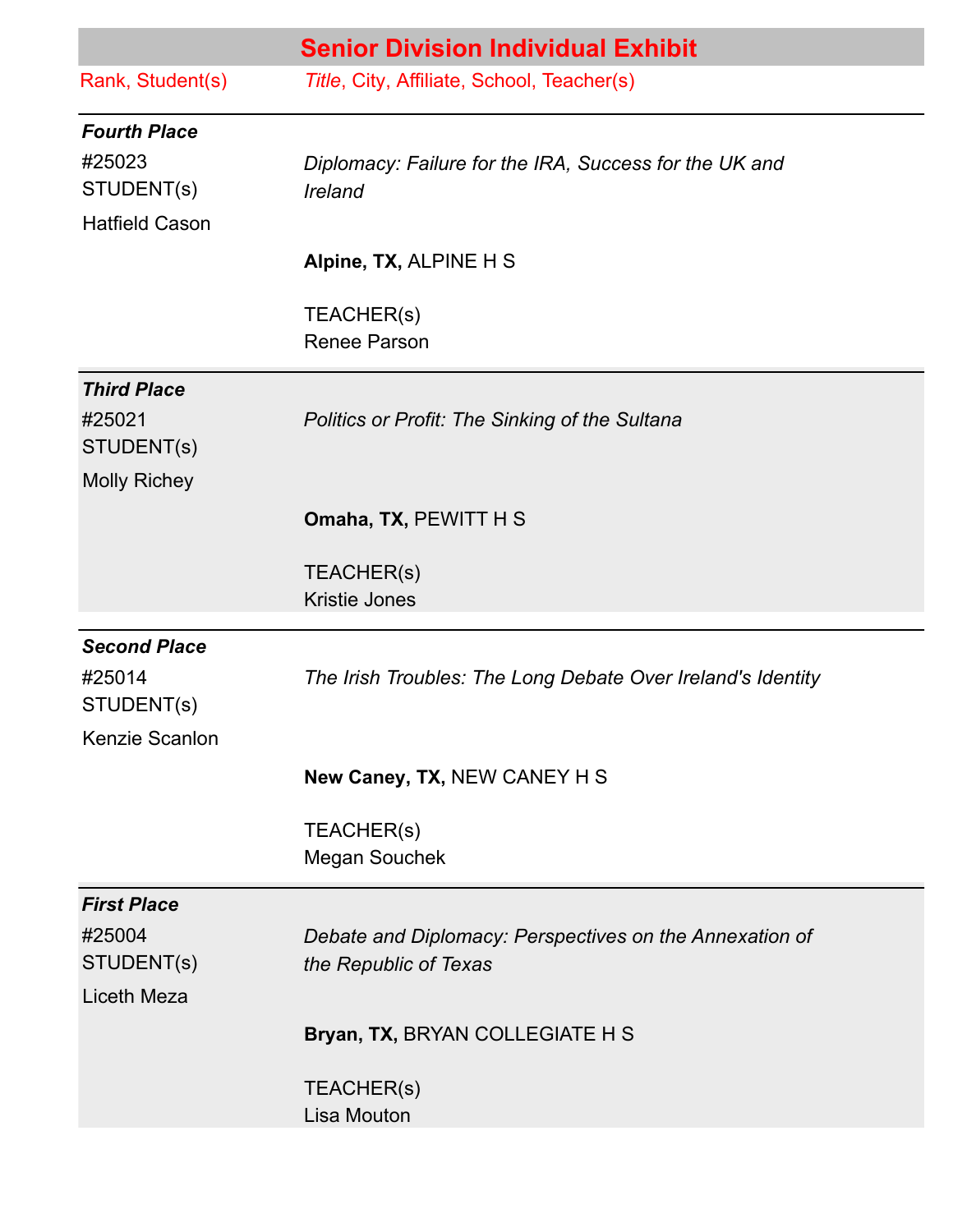| <b>Senior Division Group Exhibit</b> |                                                                                                                   |
|--------------------------------------|-------------------------------------------------------------------------------------------------------------------|
| Rank, Student(s)                     | Title, City, Affiliate, School, Teacher(s)                                                                        |
| <b>Fourth Place</b>                  |                                                                                                                   |
| #26016                               | Mine, Mine, Mine: How Debate and Diplomacy at the Berlin                                                          |
| STUDENT(s)                           | Conference Tore Africa at its Seams                                                                               |
| Sofia McMahon                        |                                                                                                                   |
| <b>Emily Carroll</b>                 | EI Paso, TX, YOUNG WOMEN'S LEADERSHIP ACADEMY                                                                     |
| Zipporah Gomez                       | TEACHER(s)<br><b>Peter Bralich</b>                                                                                |
| Jenna Mendez                         |                                                                                                                   |
| <b>Third Place</b>                   |                                                                                                                   |
| #26021                               | The Kitchen Debate (1959): Nixon Versus Khrushchev                                                                |
| STUDENT(s)                           |                                                                                                                   |
| <b>Madison Mendoza</b>               |                                                                                                                   |
| <b>Hayley Love</b>                   | Greenville, TX, Greenville Christian School                                                                       |
|                                      | TEACHER(s)<br><b>Lewis Smith</b>                                                                                  |
| <b>Second Place</b>                  |                                                                                                                   |
| #26007                               | "A System Totally Alien to Our Ideals": The Debate and                                                            |
| STUDENT(s)                           | Diplomacy that Dismantled the Apartheid System in South                                                           |
| Rebecca Currie                       | Africa                                                                                                            |
| <b>Alexa Torres</b>                  | Baytown, TX, IMPACT EARLY COLLEGE H S                                                                             |
|                                      | TEACHER(s)<br>Ilija Milovanovic                                                                                   |
| <b>First Place</b>                   |                                                                                                                   |
| #26019                               | The Game That Changed the World: How Ping-Pong                                                                    |
| STUDENT(s)                           | <b>Diplomacy Salvaged International Relations Between The</b><br>United States And The People's Republic of China |
| Ayumi Vazquez                        |                                                                                                                   |
| <b>Xander Garza</b>                  | San Antonio, TX, HEALTH CAREERS H S                                                                               |
|                                      | TEACHER(s)<br>Elizabeth Apodaca                                                                                   |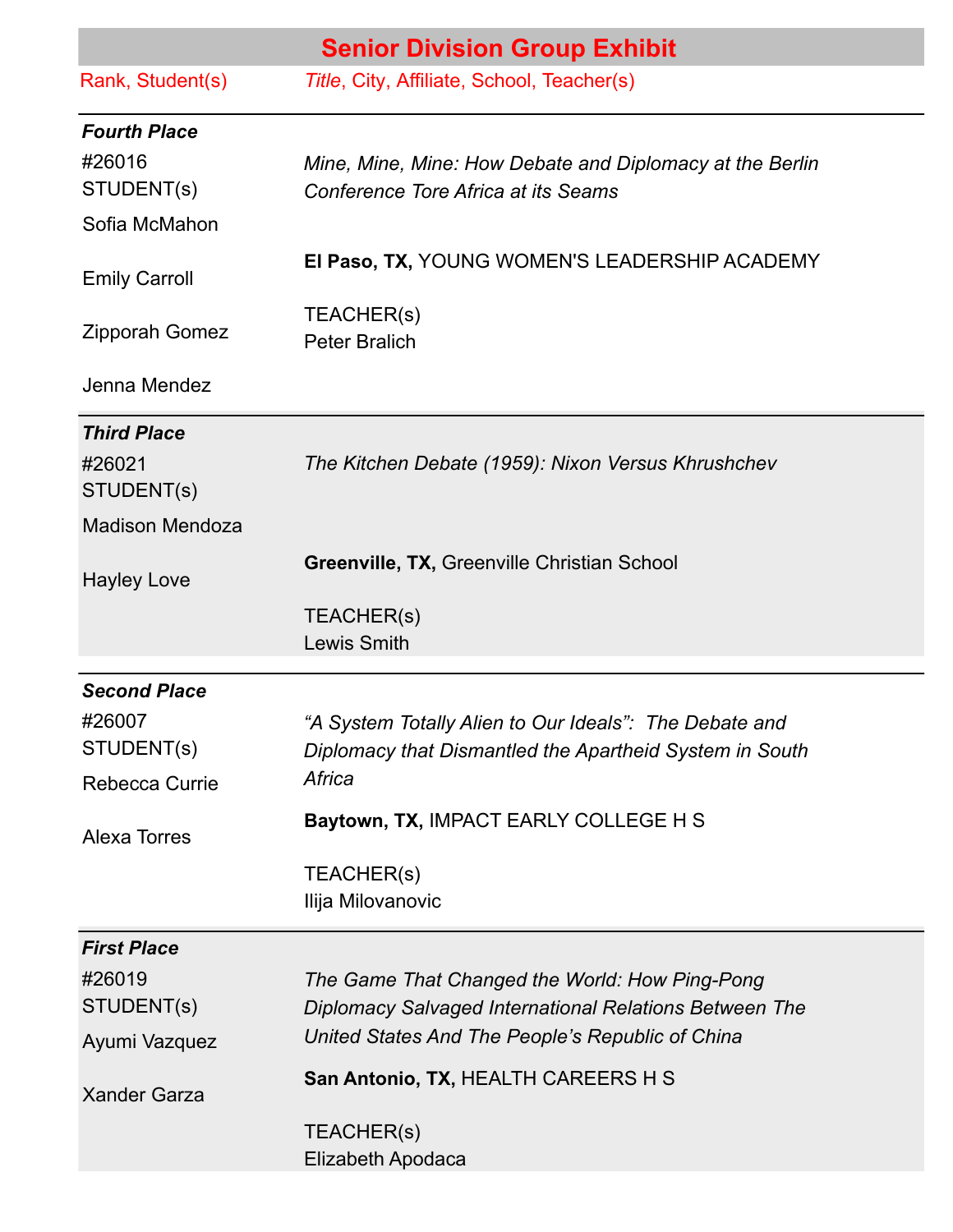| <b>Senior Division Individual Website</b>                                                        |
|--------------------------------------------------------------------------------------------------|
| Title, City, Affiliate, School, Teacher(s)                                                       |
| The Estates-General of 1789: Failures in Diplomacy                                               |
| Celina, TX, IUNIVERSITY PREP                                                                     |
| TEACHER(s)<br><b>Chad Hannon</b>                                                                 |
|                                                                                                  |
| The Cuban Missile Crisis: Debate Amidst War and<br><b>Successful International Diplomacy</b>     |
| Houston, TX, MACARTHUR H S                                                                       |
| TEACHER(s)<br><b>Caitlyn Soden</b>                                                               |
| The Sykes-Picot Agreement: Blood-Stained Hands - The<br><b>World's Worst Diplomatic Disaster</b> |
| San Antonio, TX, Saint Mary's Hall                                                               |
| TEACHER(s)<br><b>Adrian Viccellio</b>                                                            |
| The Marshall Plan: American Foreign Diplomacy from<br>Post-World War II Europe's Ashes           |
| <b>Plano, TX, JASPER H S</b>                                                                     |
| TEACHER(s)<br>Qinghua Ge                                                                         |
|                                                                                                  |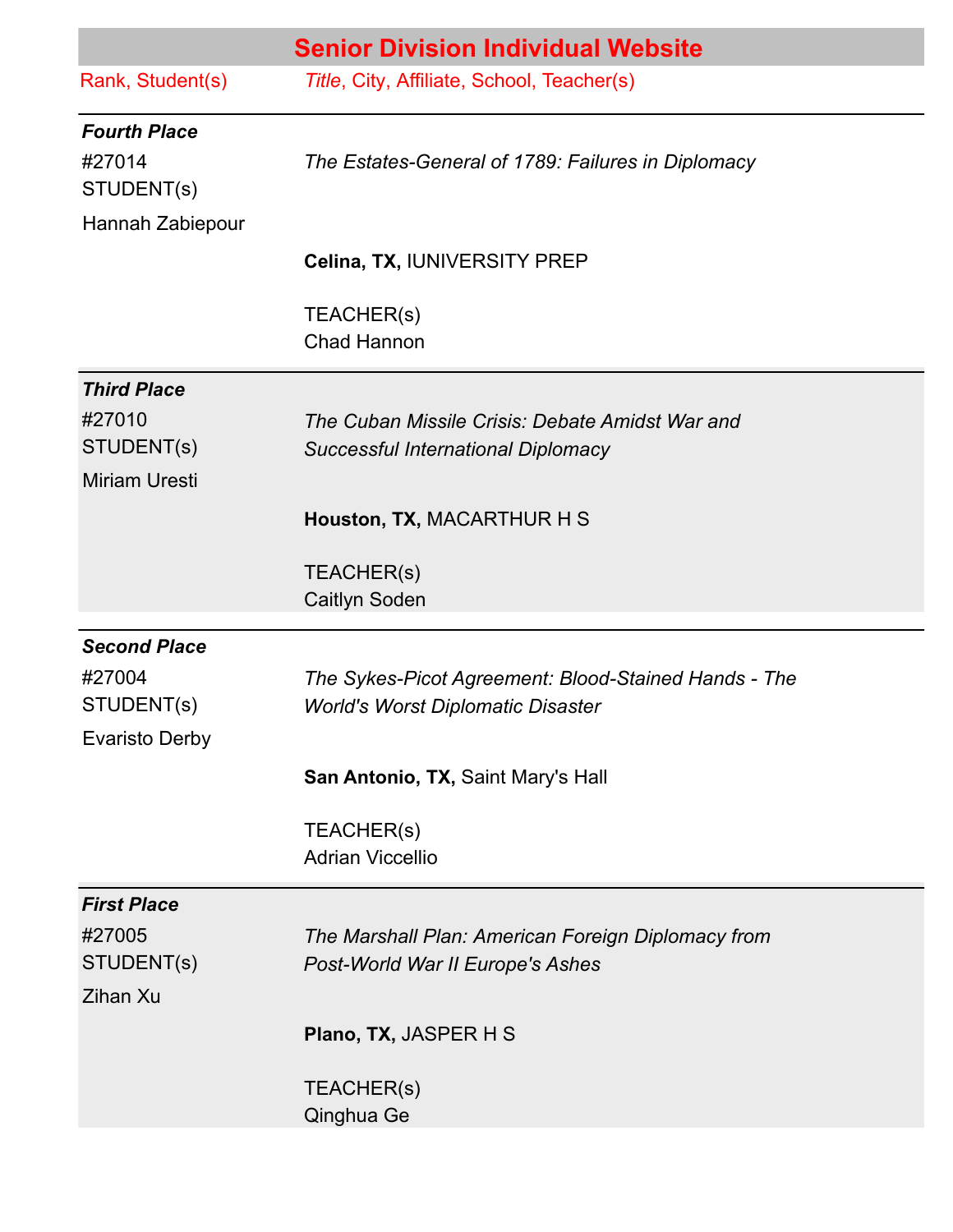| <b>Senior Division Group Website</b>        |                                                     |
|---------------------------------------------|-----------------------------------------------------|
| Rank, Student(s)                            | Title, City, Affiliate, School, Teacher(s)          |
| <b>Fourth Place</b><br>#28012<br>STUDENT(s) | DDT: How Public Opinion Ended a Decades Long Debate |
| Rohan Palivela                              |                                                     |
| Shravya Palivela                            | Richardson, TX, PLANO EAST SR H S                   |
|                                             | TEACHER(s)<br><b>Rhett Carter</b>                   |
| <b>Third Place</b><br>#28022<br>STUDENT(s)  | The Molotov-Ribbentrop Pact                         |
| Valentina Vazquez                           |                                                     |
| Hanna Rodriguez                             | El Paso, TX, EL PASO H S                            |
|                                             | TEACHER(s)<br><b>Greg Cannon</b>                    |
| <b>Second Place</b>                         |                                                     |
| #28009<br>STUDENT(s)                        | When Nobody is the Good Guy: Operation Condor       |
| <b>Dhilan Nag</b>                           |                                                     |
| Shriya Bhat                                 | <b>PLANO, TX, PLANO EAST SR H S</b>                 |
| <b>Hardik Singh</b>                         | TEACHER(s)<br><b>Rhett Carter</b>                   |
| Sukhran<br>Chandrasekar                     |                                                     |
| Shrey Joshi                                 |                                                     |